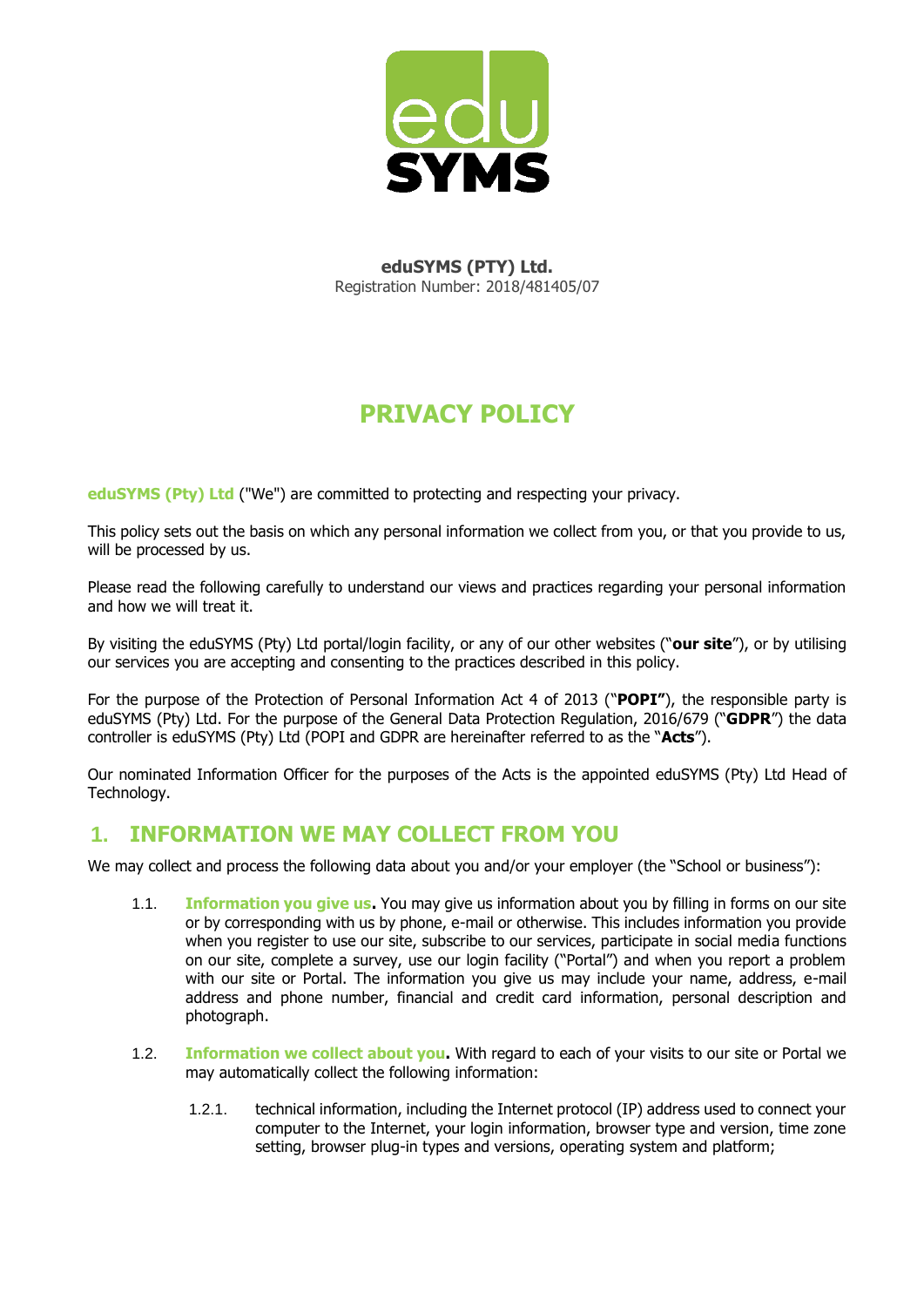- 1.2.2. information about your visit, including the full Uniform Resource Locators (URL); clickstream to, through and from our site (including date and time); services/products you viewed or searched for; page response times, page errors, length of visits to certain pages, page interaction information (such as scrolling, clicks, and mouse-overs), and methods used to browse away from the page and any phone number used to call our customer service number.
- 1.3. **Information we receive from other sources.** We may receive information about you or the School if you use any of the other websites we operate or the other services we provide or where you have authorised us to collect information from selected third parties. In this case we will have informed you when we collected that data that it may be shared internally and combined with data collected on our site or the Portal. We are also working closely with third parties (including, for example, business partners, sub-contractors in technical, payment and delivery services, advertising networks, analytics providers, search information providers, credit reference agencies) and may receive information about you or the School from them.
- 1.4. **Google User Data.** We may receive information about you from Google should you make use of any of our Google integration features. This information will be used solely to render the integration service and will not be used for any other purpose.
	- 1.4.1. Google Calendar integration
		- 1.4.1.1. The eduSYMS Innovative Solutions (edusyms.co.za; edusyms.live; edusyms.cloud; edusyms.co; edusyms.online; edusyms.com) offers Google Calendar integration.
		- 1.4.1.2. Should the eduSYMS Solutions user choose to link their Google Calendar to a calendar in the eduSYMS Solutions, they will be prompted to allow the eduSYMS Solutions to see, edit, share and permanently delete all the calendars that the user can access using Google Calendar on their account.
		- 1.4.1.3. These permissions are requested in order to facilitate the integration between the eduSYMS Solutions and the users Google Calendar.
		- 1.4.1.4. User data collected by the eduSYMS Solutions during this process will be used exclusively to facilitate the integration functionality, and will not be used for any other purpose.
		- 1.4.1.5. Use of information received by the eduSYMS Solutions from Google APIs will adhere to [Google API Services User Data Policy,](https://developers.google.com/terms/api-services-user-data-policy) including the Limited Use requirements.

Reference to "consent", "your consent" or "your explicit consent" shall include the clicking of "application" or "submit" button or "I agree" button or "I acknowledge" button on our Portal, or your use of the Portal (our Services).

# **2. COOKIES**

- 2.1. Cookies may be used by us to understand the users of our site better. Cookies allow us to understand who has seen which pages and advertisements, to determine how frequently particular pages are visited and to determine the most popular areas of our website. Depending on the type of cookie we use, cookies also allow us to make our sites more user friendly, for example, permanent cookies allow us to save the user's password so that the User does not have to re-enter it every time the user visits our site;
- 2.2. You can usually adjust your browser so that your computer does not accept cookies. If you do this, you will still be able to browse around the site but the functions that allow you to access an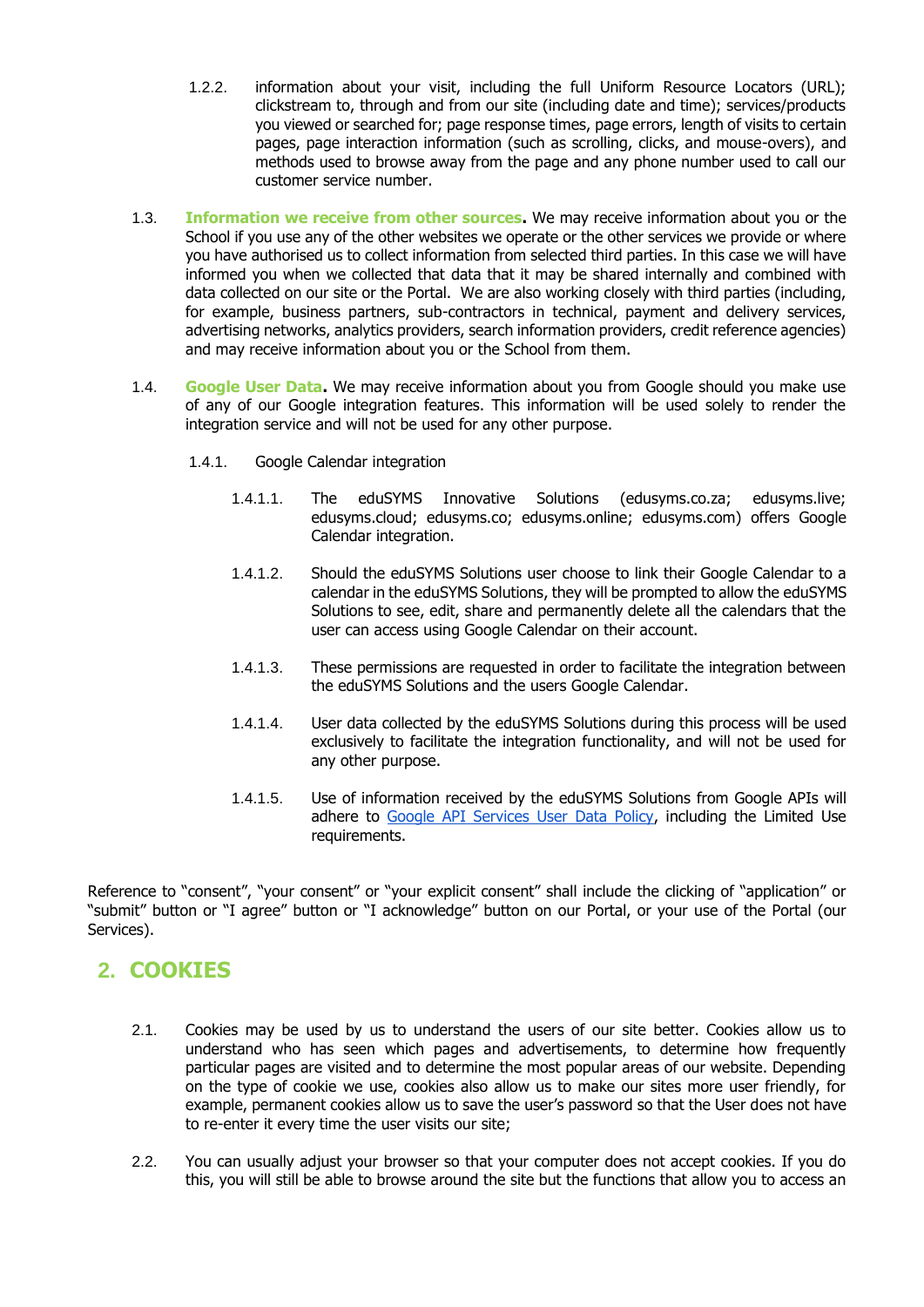existing account or page that requires a username or password, may not be available;

- 2.3. Alternatively, you can adjust your browser to tell you when a website tries to put a cookie on your computer. How you adjust your browser to stop it accepting cookies or to notify you of them, will depend on the type of internet browser programme your computer uses;
- 2.4. Please remember, cookies do not contain personal information such as your home address, telephone number or credit card details. We do not exchange cookies with any third party websites or external data suppliers;
- 2.5. Your browser also generates other information, including which language the site is displayed in, and your Internet Protocol address ("IP address"). An IP address is a set of numbers which is assigned to the User's computer during a browsing session whenever the User logs onto the Internet via your internet service provider or your network (if you access the Internet from, for example, a computer at work). Your IP address is automatically logged by our servers and used to collect traffic data about visitors to our sites. We do not use your IP address to identify you personally;
- 2.6. Some of our business partners use their own cookies or widgets on our website. We have no access to or control over them. Information collected by any of those cookies or widgets is governed by the privacy policy of the company that created it, and not by us.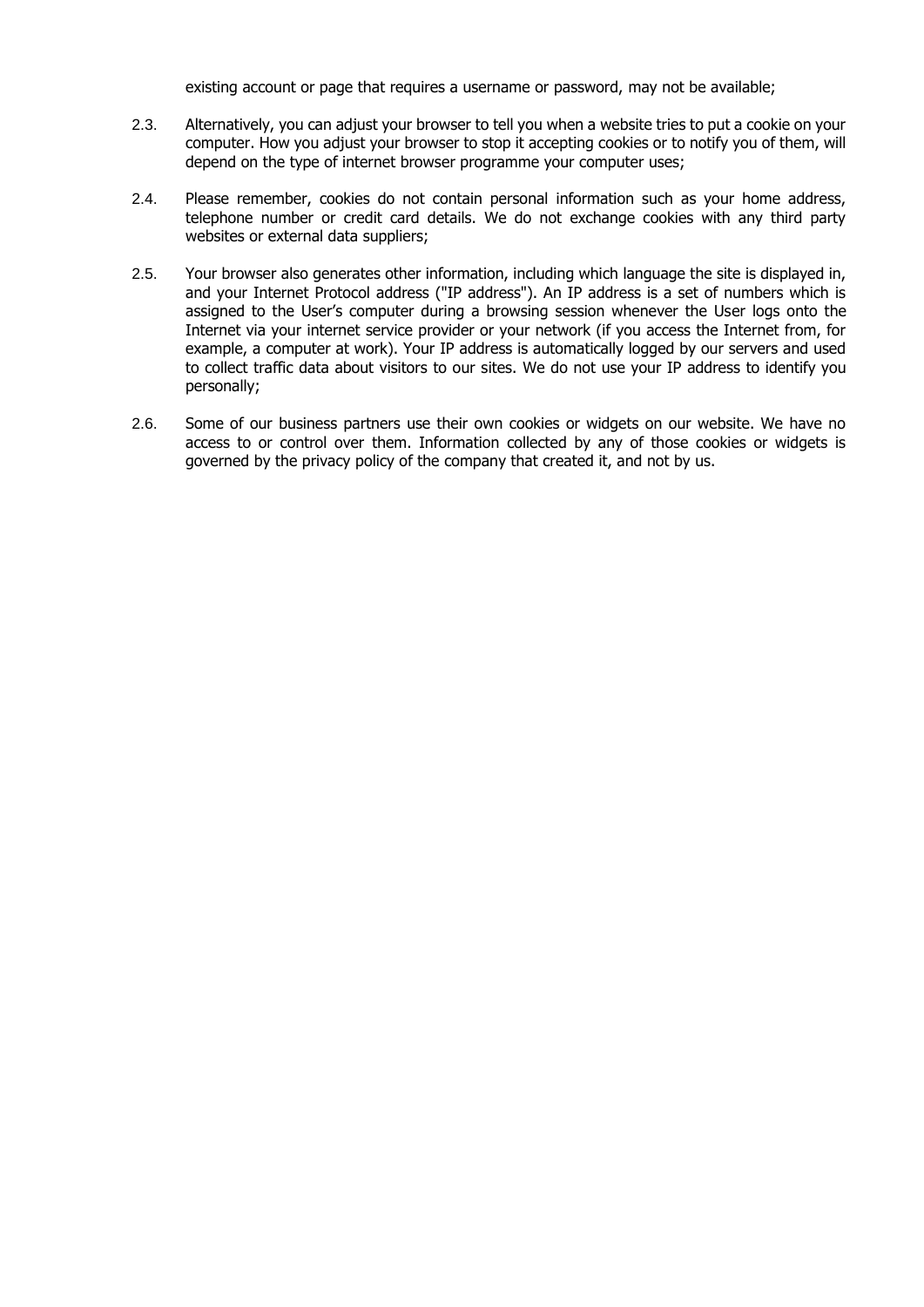# **USES MADE OF THE INFORMATION**

We use information held about you in the following ways:

- 2.7. **Information you give to us.** We will use this information to:
	- 2.7.1. carry out our obligations arising from any contracts entered into between you (or the School) and us and to provide you (the School) with the information, products and services that you (the School) request from us;
	- 2.7.2. provide you with information about other services we offer that are similar to those that you (the School) have already acquired or enquired about;
	- 2.7.3. provide you with information about goods or services we feel may interest you and is aligned with our product and service offerings. We will only contact you with information about goods and services similar to those which were the subject of a previous sale or negotiations of a sale to you;
	- 2.7.4. ensure that content from our site or the Portal is presented in the most effective manner for you and for your computer;
	- 2.7.5. deal with enquiries and complaints made by or about you relating to our site.
- 2.8. **Information we collect about you.** We will use this information:
	- 2.8.1. to administer our site, Portal and for internal operations, including troubleshooting, data analysis, testing, research, statistical and survey purposes;
	- 2.8.2. to improve our site or Portal to ensure that content is presented in the most effective manner for you and for your computer;
	- 2.8.3. to allow you to participate in interactive features of our service, when you choose to do so;
	- 2.8.4. as part of our efforts to keep our site safe and secure;
	- 2.8.5. to measure or understand the effectiveness of advertising we serve to you and others, and to deliver relevant advertising to you;
	- 2.8.6. to make suggestions and recommendations to you and other users of our site (including the Portal) about goods or services that may interest you or them.
- 2.9. **Information we receive from other sources.** We may combine this information with information you give to us and information we collect about you. We may us this information and the combined information for the purposes set out above (depending on the types of information we receive).
- 2.10. **Submission of Personal Information on behalf of another**: Kindly take note that if you provide information on behalf of someone else, then it is your responsibility to obtain the necessary consent from such person before making the information available to us. On receipt of personal information, we assume that the necessary consent has been obtained and will process the Personal Information as per your instructions.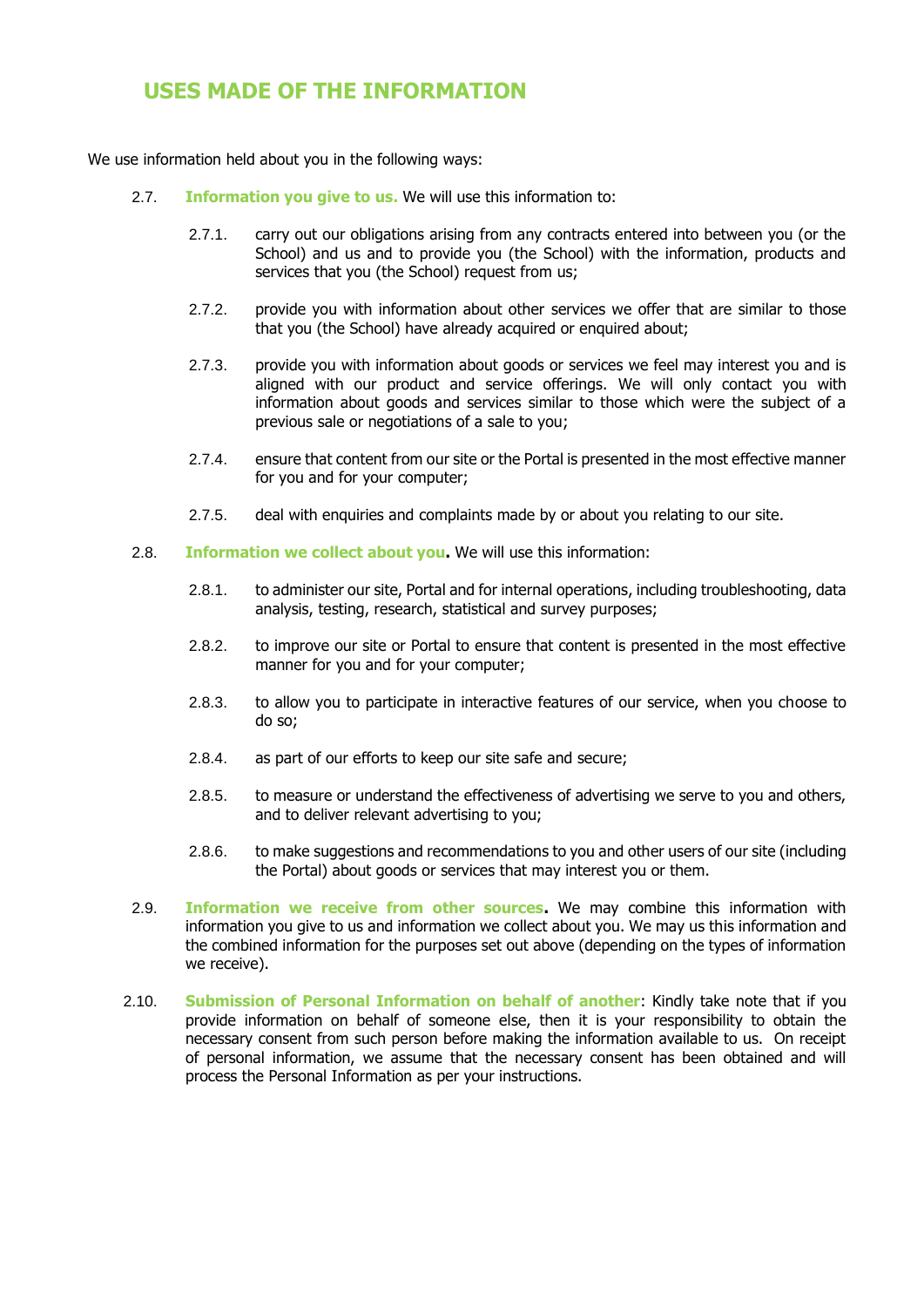# **3. DISCLOSURE OF YOUR INFORMATION**

We may share your personal information with any member of our group, which means our subsidiaries, our ultimate holding company and its subsidiaries, as defined in the Companies Act 2008.

- 3.1. We may share your information with selected third parties including:
	- 3.1.1. Business partners, suppliers and sub-contractors for the performance of any contract we enter into with them or you.
	- 3.1.2. Service Providers that provide information processing services to us. In those circumstances those third parties shall be required to enter into a non-disclosure agreement on no less stringent terms than found in this privacy policy and to process and protect your personal information in accordance with our instructions. Occasionally the third party service providers may be outside the borders of South Africa and will we transfer your personal information to them for the necessary processing services;
	- 3.1.3. Advertisers and advertising networks that require the data to select and serve relevant adverts to you and others. We do not disclose information about identifiable individuals to our advertisers, but we may provide them with aggregate information about our users (for example, we may inform them that 500 men aged under 30 have clicked on their advertisements on any given day). We may also use such aggregate information to help advertisers reach the kind of audience they want to target (for example, women in SW1). We may make use of the personal information we have collected from you to enable us to comply with our advertisers' wishes by displaying their advertisement to that target audience.
	- 3.1.4. Analytics and search engine providers that assist us in the improvement and optimisation of our site.
- 3.2. We may disclose your personal information to third parties:
	- 3.2.1. In the event that we sell or buy any business or assets, in which case we may disclose your personal information to the prospective seller or buyer of such business or assets.
	- 3.2.2. If we or substantially all of our assets are acquired by a third party, in which case personal information held by us about our customers will be one of the transferred assets.
	- 3.2.3. If we are under a duty to disclose or share your personal information in order to comply with any legal obligation, or in order to enforce or apply our terms of use applicable to any particular site of ours or terms and conditions of supply of our services to you and other agreements; or to protect our rights, property, or safety, or the rights, property or safety of our customers, or others. This includes exchanging information with other companies and organisations for the purposes of fraud protection and credit risk reduction.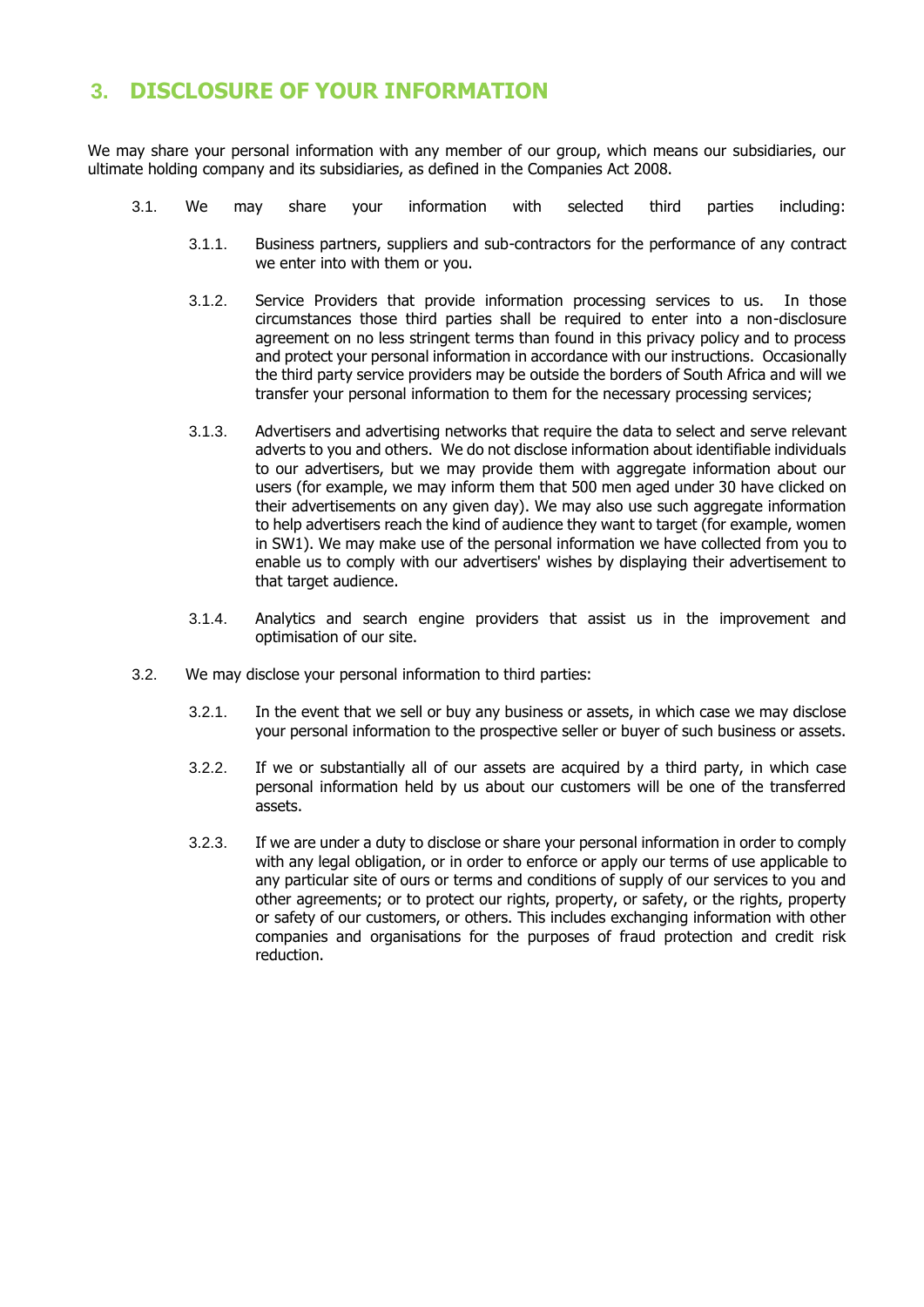# **4. WHERE WE STORE YOUR PERSONAL INFORMATION**

- 4.1. The data that we collect from you may be transferred to, and stored at a destination outside the Republic of South Africa ("**RSA**") or the European Union ("**EU**"). It may also be processed by staff operating outside the RSA or the EU who work for us or for one of our suppliers/service providers. Such staff maybe engaged in, among other things, the fulfilment of your order, the processing of your payment details and the provision of support services. By submitting your personal information, you agree to this transfer, storing or processing. We will take all steps reasonably necessary to ensure that your data is treated securely and in accordance with this privacy policy and in a manner consistent with the Acts.
- 4.2. All information you provide to us is stored on our secure servers. Where we have given you (or where you have chosen) a password which enables you to access certain parts of our site, you are responsible for keeping this password confidential. We ask you not to share a password with anyone.
- 4.3. Records of personal information will not be retained for longer than is necessary for operational or archiving purposes for which the information was collected, unless retention of record is required or authorised by law. Records of personal information may be retained for periods in excess of those contemplated for historical, statistical or research purposes, subject to us establishing appropriate safeguards against the records being used for any other purpose and or we have de-identified the record(s).
- 4.4. Unfortunately, the transmission of information via the internet is not completely secure. Although we will do our best to protect your personal information, we cannot guarantee the security of your data transmitted to our site; any transmission is at your own risk. Once we have received your information, we will use strict procedures and security features to try to prevent unauthorised access.

#### **5. SOCIAL MEDIA PLATFORMS**

- 5.1. Communication, engagement and actions taken through external social media platforms that we, our directors or employees participate in are custom to the terms and conditions as well as the privacy policies held with each social media platform respectively.
- 5.2. You are advised to use social media platforms wisely and communicate / engage with them with due care and caution in regard to their own privacy and personal information. We will never ask for personal or sensitive information through social media platforms and encourage users, wishing to discuss sensitive details or to resolve issues/concerns, to contact us through primary communication channels such as by telephone or email.
- 5.3. Our social networks page(s) may share web links to relevant web pages. By default, some social media platforms shorten lengthy URL's. You are advised to take caution and good judgement before clicking any shortened URL's published on social media platforms by this website. Despite the best efforts to ensure only genuine URL's are published many social media platforms are prone to spam and hacking and therefore this website and its owners cannot be held liable for any damages or implications caused by visiting any shortened links.